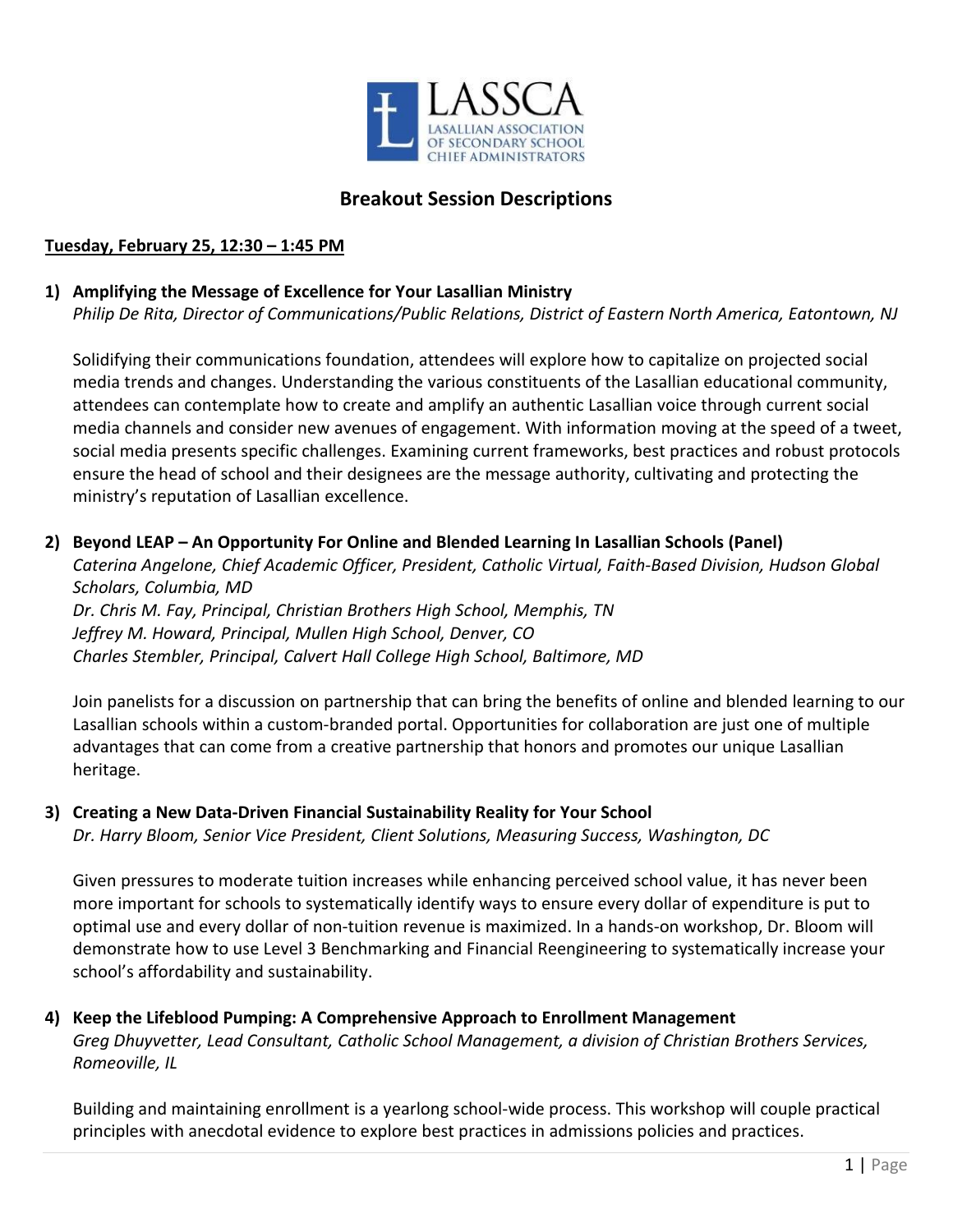# **5) Orchestrating Conflict**

*Dr. Tim Uhl, Superintendent, Montana Catholic Schools, Helena, MT*

Dr. Uhl will share insights about sizing up, analyzing and managing school conflicts gathered during the writing of his upcoming book *Orchestrating Conflict: Case Studies in Catholic School Leadership*. Dr. Uhl will share scenarios and case studies, and participants are encouraged to bring a device for an online, interactive component.

## **6) Transformative Trends Rooted in Mission**

*Melpomeni N. Murdakes, Vice President, Ruotolo Associates, Englewood Cliffs, NJ*

The field of advancement is ever evolving, building on the foundation of strengthening mission through meaningful engagement. This interactive session will explore the innovative strategies that are helping educational institutions across the country enhance and expand constituent relationships. Whether you are preparing for a campaign, facing enrollment challenges, or seeking to more fully live out your mission, you'll discover new resources for your school's advancement.

## **Tuesday, February 25, 2:15 – 3:30 PM**

*1)* **Beyond LEAP – An Opportunity For Online and Blended Learning In Lasallian Schools (Panel) (Repeat)** *Caterina Angelone, Chief Academic Officer, President, Catholic Virtual, Faith-Based Division, Hudson Global Scholars, Columbia, MD Dr. Chris M. Fay, Principal, Christian Brothers High School, Memphis, TN Jeffrey M. Howard, Principal, Mullen High School, Denver, CO Charles Stembler, Principal, Calvert Hall College High School, Baltimore, MD*

#### **2) Demystifying Campaigns: A Guide for Major Gift Fundraising**

 *Kaitlin McTighe, Managing Director, Fundraising Division, Changing Our World, New York, NY*

When should you consider launching a capital campaign and how can you set yourself up for success? How can you use your campaign to further engage your donors and bring new prospects into the fold? What do you do when your campaign goes public and funds suddenly stall? In this session, those questions and more will be answered by consultants from Changing Our World, a nonprofit and philanthropic consulting firm specializing in fundraising, corporate social engagement, and research and analytics.

# **3) "I WANT to work HERE!" – Faculty and Staff Retention in a Lasallian School**

*James Benson, LASSCA Vice President, Principal, DeLaSalle High School, Minneapolis, MN Matt Keough, Principal, Christian Brothers Academy, Syracuse, NY Andrew Kuffner, LASSCA Immediate Past President Pro Tem, President/Principal, La Salle Catholic College Preparatory, Milwaukie, OR*

Join this panel of three administrators as they present on some recent successes that have led to increased faculty and staff retention. Learn about a variety of initiatives that have helped schools retain faculty and staff by building community and celebrating the vocation of the Lasallian mission. Please come prepared to be part of a discussion involving best practices and even some challenges to overcome.